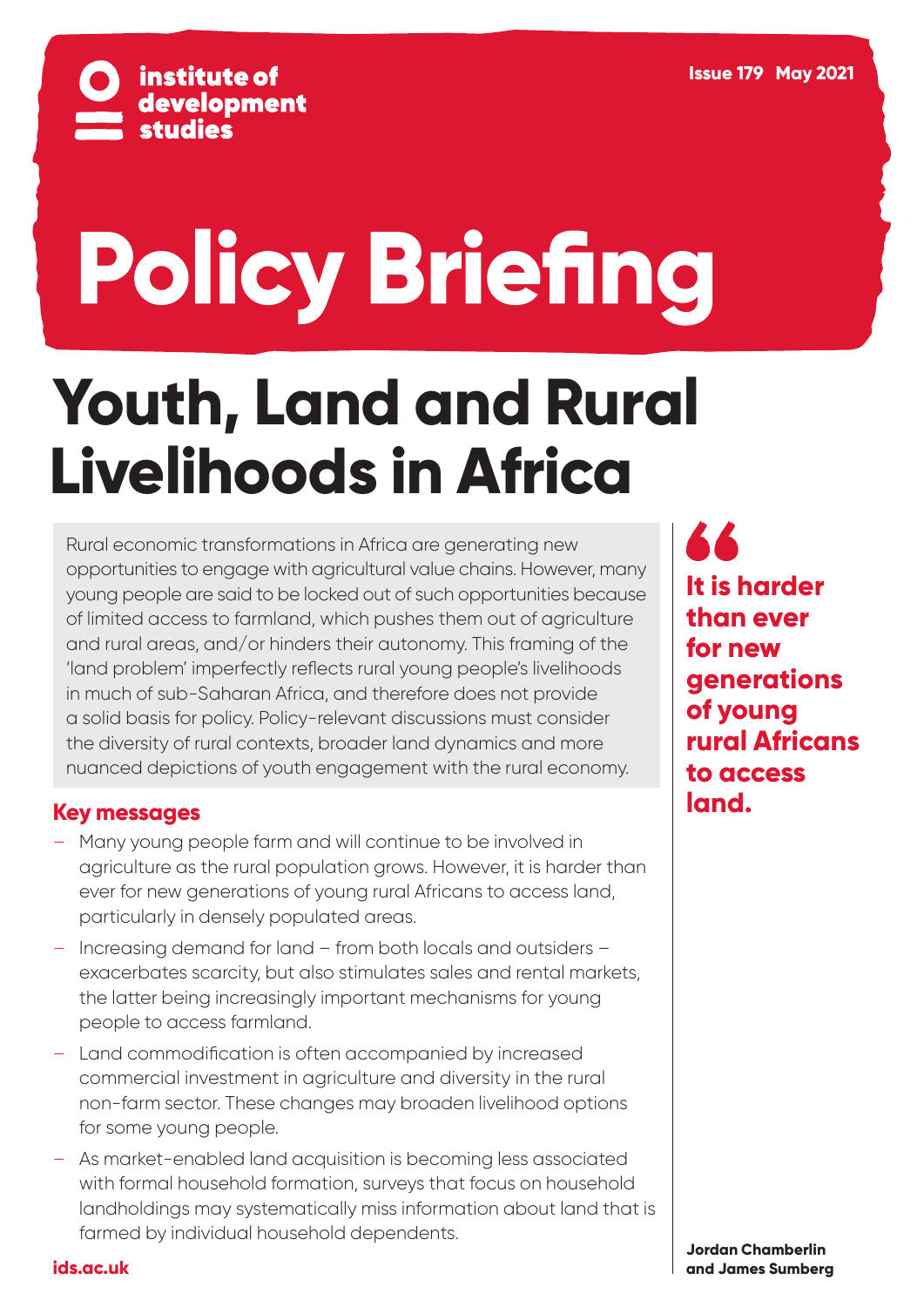#### **Land and rural transformation**

Economic, social and political relations around land in rural sub-Saharan Africa are in flux. The rural population is projected to grow by one third between now and 2050, which will put additional pressure on available land. Traditional tenure regimes are becoming less important as land is increasingly accessed through markets (i.e. the commodification of rural land). The distribution of farm size is changing, with medium-scale farms (5–100 hectares) becoming increasingly important in many areas, and larger commercial investments also taking place. These interlinked developments are playing out in the context of climate change and competing visions of the future of African agriculture: technology-enhanced and market-oriented 'sustainable' productivity enhancement on the one hand, and food sovereignty and 'regenerative agriculture' on the other.

Over the past decade, agriculture has been central to the increasingly prominent policy discussion of youth in sub-Saharan Africa. For **agro-optimists**, growing national and regional markets, and high-value international value chains, present real opportunities for entrepreneurial young people to both earn a living and transform African smallholder agriculture. Armed with planning skills, digital technology linked to big data, access to financial services and appropriate mechanisation, the agro-optimists argue that young people will be well placed to lead the shift to 'farming as a business'.

In contrast, while acknowledging that agriculture will continue to provide employment for many rural young people for years to come, **agro-pessimists** highlight the very significant challenges posed by

A A **An overly simplified rendering of the 'land problem' African youth face is not useful for policy guidance.**

poor infrastructure, underperforming support institutions (e.g. in research and extension services) and biophysical diversity. From this perspective, while young people will continue to be involved in agriculture because there are few other options, there is uncertainty about the scope for obtaining decent livelihoods from agriculture alone.

It is important to note that from both agrooptimist and agro-pessimist perspectives, access to farmland will continue to be critically important to millions of rural young people as they seek to build livelihoods and transition to adulthood.

#### **Many young people farm**

Between 2017 and 2020, a consortium led by the Institute of Development Studies (IDS), with funding from the International Fund for Agricultural Development (IFAD), undertook research on young people's engagement with the rural economy in sub-Saharan Africa. The research included analysis of nationally representative household surveys from Burkina Faso, Ethiopia, Niger, Nigeria, Tanzania, Uganda and Zambia. In addition, qualitative fieldwork was conducted in Côte d'Ivoire, Ethiopia, Nigeria and Uganda. Across a total of 16 sites, the qualitative work included 64 group discussions, 416 individual interviews with young people (aged 15–33) and 92 interviews with adults.

In line with other research, this project's quantitative and qualitative analyses highlight the fact that, across a variety of contexts, a high proportion of economically active young women and men engage in agriculture – through self-employment, and waged and/or unpaid domestic labour. Many combine farming with non-farm income-generating activities. Of the young people interviewed during the field research, 70 per cent reported some ownaccount farming (a much higher percentage than indicated by household survey data).

Three broad patterns of engagement with the rural economy are evident from this research. The first, and generally commonest, includes those who combine own account or family farming with some other type(s) of

**[ids.ac.uk](https://www.ids.ac.uk/)**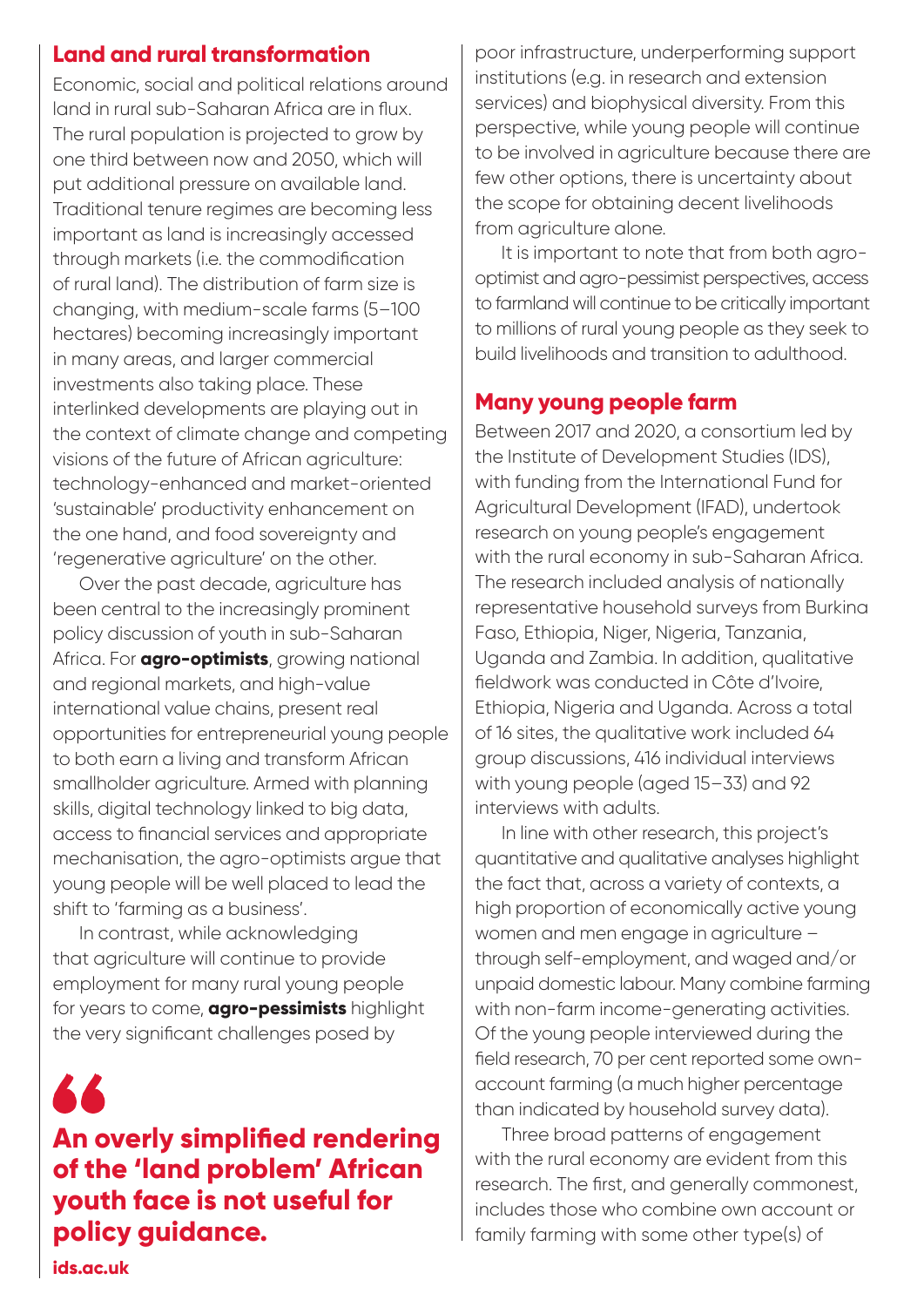non-farm self-employment and/or wage labour. The second commonest includes those who do not farm, but only engage in non-farm self-employment and/or wage labour. The third includes those who only farm: this is the least common in all sites.

Some farming by young people takes the form of unpaid family labour. And whether or not they farm, many young people are also involved in domestic labour and caring for parents or elderly relatives, siblings' children or their own young families. One important distinction is between young people who live in their natal household (headed by a parent or older relative) and those who live in an independent household with their spouse or partner. While the broad patterns of activity are similar, those in independent households exercise a greater level of autonomy.

#### **Accessing land – an evolving story**

Nationally representative surveys indicate that average farm sizes differ widely across countries. Nevertheless, within each country, households headed by individuals aged under 30 are associated with smaller farm sizes on average (with the exception of Nigeria, where there is little difference across age groups). However, care must be exercised in interpreting this relationship as evidence of young people's constrained access to land.

Other factors, such as limited access to capital, labour, machinery and/or experience in farming may also partially explain the smaller farm sizes observed among youthheaded households. Even if access to land was unconstrained, these other factors would still be likely to limit the farm size of younger households. Thus, farm size should not be seen as direct and unequivocal evidence that young people's farming activities are constrained because they cannot access land.

Indeed, the case that young people find it increasingly difficult to access land is essentially circumstantial. Increasing rural population density and decreasing likelihood of inheriting land as a young person are often cited as evidence, as is the shrinking proportion of land under customary tenure

### 66 **We need better evidence about the social and economic trade-offs of alternative land market configurations and farm size distributions.**

regimes. Nationally representative survey evidence from Zambia suggests that, with time, a decreasing proportion of household heads of all ages agree that unallocated land is still available in their area.

However, traditional means of access are clearly still important. In 13 of our 15 qualitative study sites, the commonest way young people accessed land was through family/customary channels. But how well such activities are reflected in survey data – where control of parcels associated with a household is typically mapped to the head and/or spouse – remains unclear. The definitions and relative importance of individual and/or household 'ownership' versus rental or borrowing varied greatly across our qualitative sites, but most young people did report some kind of access.

It is clear that while rental markets are not equally important everywhere, young people are increasingly using them to access land. Paradoxically, given the relatively greater importance of land markets to young people, after controlling for observable measures of land quality, there seem to be higher costs for them to access such markets. Qualitative accounts indicate how difficult it is to cleanly describe the nature of youth participation in rental markets, or assert the impacts (positive and/or negative) of land commodification on young people's farming and livelihoods.

Changes in land institutions and farm structure are co-evolving with off-farm agricultural and non-agricultural economic opportunities. This complicates our understanding of the causal relationship between land and increasingly diversified rural livelihoods. But it is clear that an overly simplified rendering of the 'land problem' African youth face is not useful for policy guidance.

#### **[ids.ac.uk](https://www.ids.ac.uk/)**